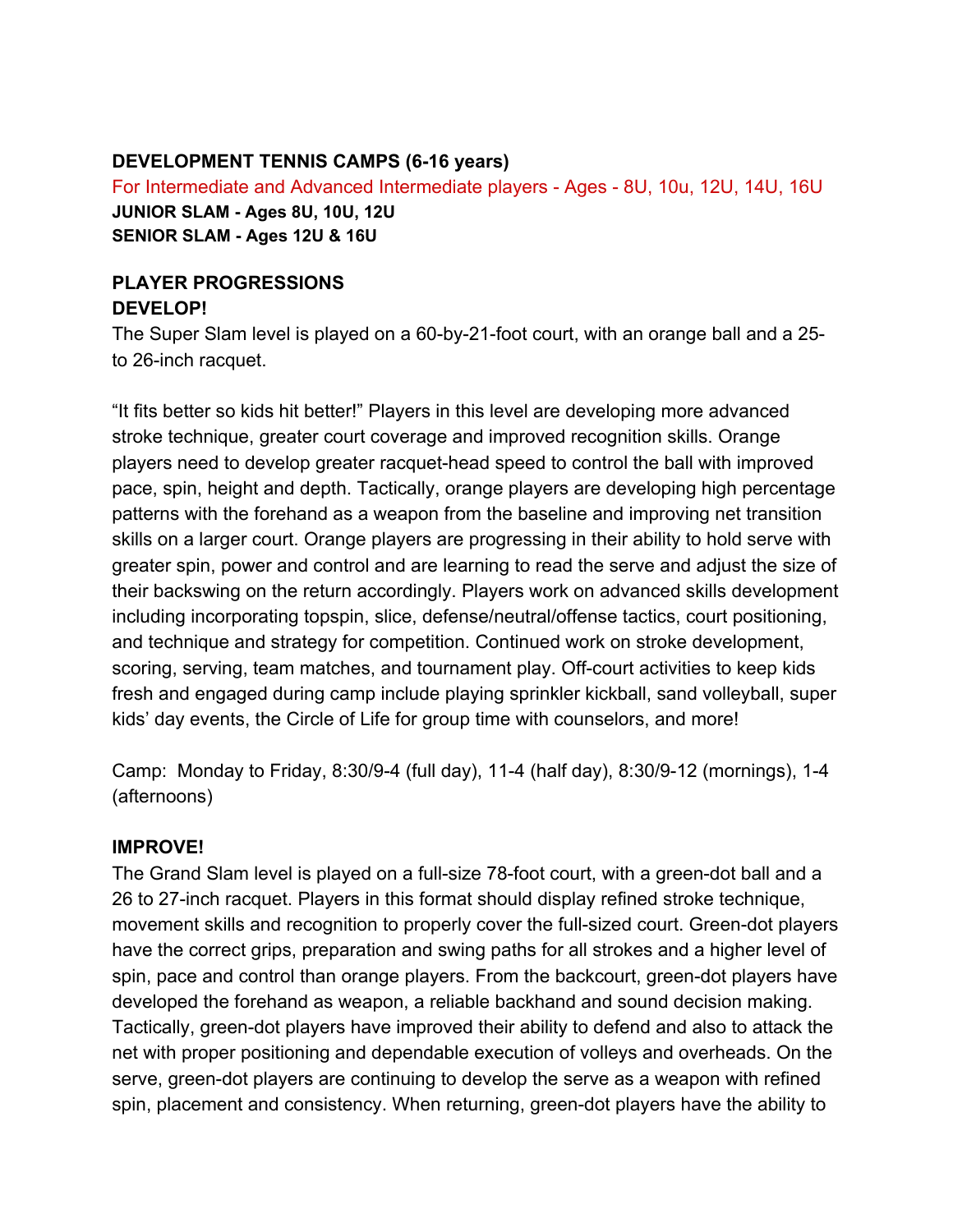use the block return on more powerful first serves and have developed an aggressive second-serve return. Coach Daniel Nabedrick says that the green-dot ball is "the best thing that has happened to U.S. tennis." Continued work on stroke development, scoring, serving, team matches, and tournament play. Additional opportunities for in-house afternoon match play within TCTC or with other tennis programs. Off-court activities to keep kids fresh and engaged include playing sprinkler kickball, sand volleyball, super kids' day events, the Circle of Life for group time with counselors, and more!

## REFINE!

The Extreme Slam level is played on a 78' court, with a green-dot ball and a 26 to 27-inch racquet. Players in this level are developing more advanced stroke technique, greater court coverage and improved recognition skills. Green-dot players need to develop greater racquet-head speed to control the ball with improved pace, spin, height and depth. Tactically, green-dot players are developing high percentage patterns with the forehand as a weapon from the baseline and improving net transition skills on a larger court. Green-dot players are further progressing in their ability to hold serve with greater spin, power and control and are learning to read the serve and adjust the size of their backswing on the return accordingly. Players continue to work on advanced skills development including incorporating topspin, slice, defense/neutral/offense tactics, court positioning, and technique and strategy for competition. Continued work on stroke development, scoring, serving, team matches, and tournament play. Off-court activities to keep kids fresh and engaged include playing sprinkler kickball, sand volleyball, super kids' day events, the Circle of Life for group time with counselors, and more!

Junior Grand Slam (Orange Ball)

Age: 8U, 10U

Ball: Orange felt ball - moves faster, bounces higher and travels farther than the red foam and red felt balls

Court: 60' x 21' singles; 60' x 27' doubles

Racquet: 23–25" dependent on the size of the player

Scoring Options:

- Tiebreak to 7 or 10
- Best of 3 tiebreaks to 7 or 10
- 4 game set using no-ad scoring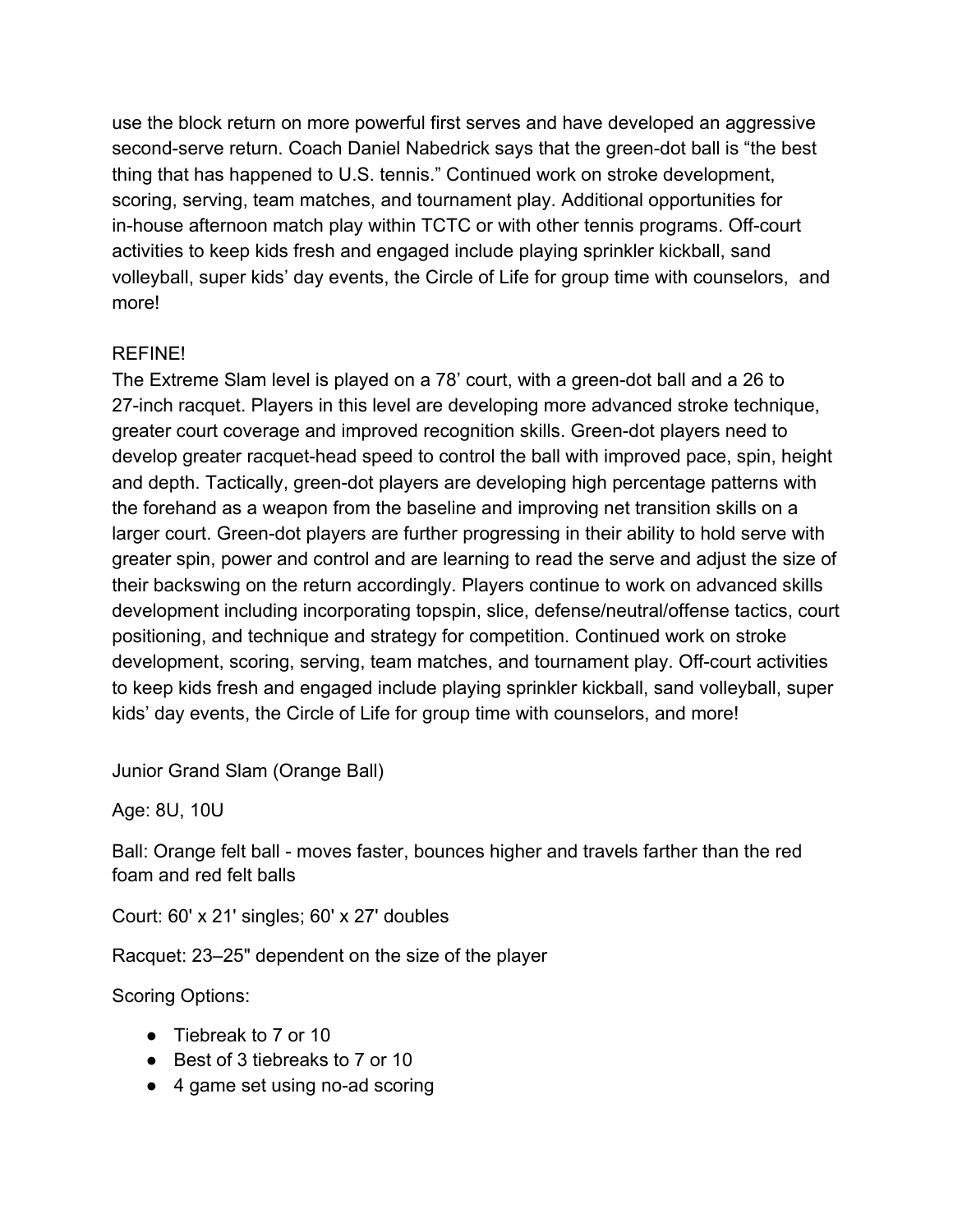Stage Description: Players move to a larger court, still relevant to their size. The ball is slightly faster than red ball, but lower bounce is appropriate for child's size and provides the ability to implement advanced techniques and tactics. Matches are longer than at red, and children play both individual and team events.

Junior Extreme Slam - Green Ball

Age: 8U & 10U

Ball:Green felt ball - slightly slower moving and reduced bounce from yellow felt ball giving more time to get to and return shots. Green dots for advanced players and orange felt balls for intermediate.

Court78' x 27' singles; 78' x 36' doubles

Racquet: 25–27" dependent on the size of the player

Scoring Options

- Tiebreak to 7 or 10
- 4 game set using no-ad scoring
- Best of 3 short sets to 4 games (3rd set as a match tiebreak)

Stage Description: Court size is increased. The ball is faster than at orange, but slower and lower bouncing than the yellow ball, helping players to continue to develop good technique, movement and advanced tactics. Matches are slightly longer than at orange, and both individual and team events are played.

Senior Slam - Green Ball

Age: 12U, 14U, 16U

Ball: Green felt ball - slightly slower moving and reduced bounce from yellow felt ball giving more time to get to and return shots. Regular yellow balls for advanced players.

Court: 78' x 27' singles; 78' x 36' doubles

Racquet: 25–27" dependent on the size of the player

Scoring Options

- Tiebreak to 7 or 10
- 4 game set using no-ad scoring